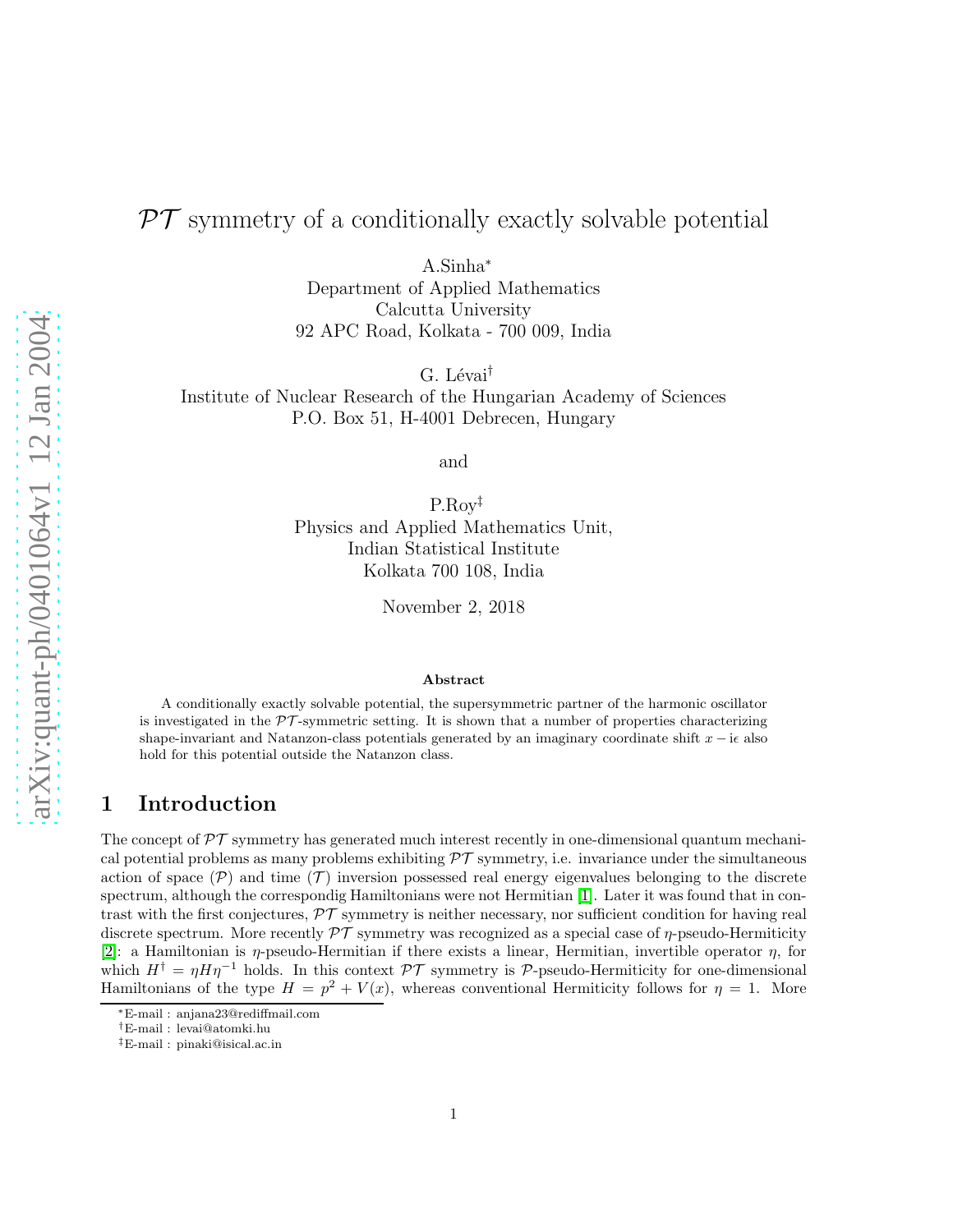recently the formalism of  $\mathcal{PT}$  symmetry has been interpreted as the complex extension of quantum mechanics, by modifying it with the help of a dynamically constructed  $\mathcal C$  operator, so that the inner product  $\langle \psi_i | \mathcal{CP} | \psi_j \rangle$  leads to positive norm [\[3\]](#page-7-2).

On the other hand, exactly solvable problems are of enormous importance in the understanding of physical systems, and this is also the case in  $\mathcal{PT}$ -symmetric quantum mechanics. The well-known textbook examples (e.g. the harmonic oscillator, Coulomb, Morse, Pöschl–Teller, Rosen–Morse, etc.) potentials belong to a rather narrow two- and three-parameter subset of the general six-parameter Natanzon potentials [\[4\]](#page-7-3). In particular, they are shape-invariant [\[5,](#page-7-4) [6\]](#page-7-5) potentials having the property that a supersymmetric transformation eliminating their ground state does not modify the functional form of the potential, but only changes some parameters appearing in them. Supersymmetric quantum mechanics (SUSYQM) [\[7\]](#page-7-6) has been a rather productive method of generating new exactly solvable potentials from known ones. The SUSY partner potentials generated this way have the same discrete energy spectrum, except perhaps a single level which is eliminated (the ground state), or is added to the spectrum (below the ground state). Applying a SUSYQM transformation to a general Natanzon (i.e. non-shape-invariant) potential results in a SUSY partner potential that is outside the Natanzon class, because in this case the bound-state wavefunctions can be written in terms of two (confluent) hypergeometric functions.

To widen the class of exactly solvable models of the Schrödinger equation, another concept used is conditional exact solvability (CES), rendering the potential exactly solvable only when the potential parameters appearing in them satisfy certain conditions. For example, the DKV potential was proven to be a Natanzon-class potential [\[8\]](#page-7-7), and its CES nature stems from the fact that it has three potential terms, but only two free parameters. Another type of CES potentials has been identified in the SUSYQM construction: in this case the supersymmetric partner of shape-invariant potentials was constructed by inserting a new ground state below the original one, and it was found that this could be done at certain energies, which required setting a parameter to a numerical constant [\[9\]](#page-7-8). With this a CES potential outside the Natanzon class could be generated.

Constructing the  $\mathcal{PT}$ -symmetric version of exactly solvable potentials resulted in a number of interesting findings. It turned out, for example, that except for the Coulomb and Morse potentials all the shape-invariant potentials can be defined on a trajectory determined by the imaginary coordinate shift  $x \to x - i\epsilon$  [\[10,](#page-7-9) [11\]](#page-7-10). (The Coulomb [\[12\]](#page-7-11) and Morse potentials [\[13\]](#page-7-12) possess normalizable solutions only on some curved trajectories of the complex  $x$  plane.) With the appropriate choice of the parameters, normalizable solutions with both real and complex energies could be generated in a straightforward way for all the remaining shape-invariant potentials [\[10,](#page-7-9) [11\]](#page-7-10). It also turned out that with the imaginary coordinate shift the singularities of real potentials (e.g. at the origin) could be cancelled, and as the result of this, the radial potentials could be extended to the whole  $x$  axis formally, and new normalizable solutions appeared due to the less strict boundary conditions. Moreover, these potentials had two series of normalizable states, distinguished by the  $q = \pm 1$  quasi-parity quantum number, which characterizes the bound states, but the potential itself does not depend on it [\[14\]](#page-7-13). This gave rise to two different ('fermionic') SUSY partners due to the presence of two nodeless solutions (with quasi-parity  $q = 1$  and  $q = -1$ ) to the original ('bosonic') potential [\[15,](#page-7-14) [16\]](#page-7-15). Furthermore, it was also proven that in case the original potential has unbroken  $\mathcal{PT}$  symmetry, then the two partner potentials also have this property, but if the  $\mathcal{PT}$  symmetry of the original potential is spontaneously broken, then the partner potentials cease to be  $\mathcal{PT}$ -symmetric. This finding proved valid for some shape-invariant potentials (e.g. the Scarf II potential [\[16\]](#page-7-15)) and also for some Natanzon-class potentials (e.g. the generalized Ginocchio potential) [\[17\]](#page-7-16).

All these results raise a number of questions concerning the properties under  $\mathcal{PT}$  symmetry of various types of solvable potentials. A number of results seem to indicate that properties characterizing mainly  $\mathcal{PT}$ -symmetric shape-invariant potentials are actually, valid for more general potentials from the Natanzon class too. This is the case with the applicability of the imaginary coordinate shift, the presence of the quasi-parity quantum number and the behaviour of the SUSY partner potentials in the case of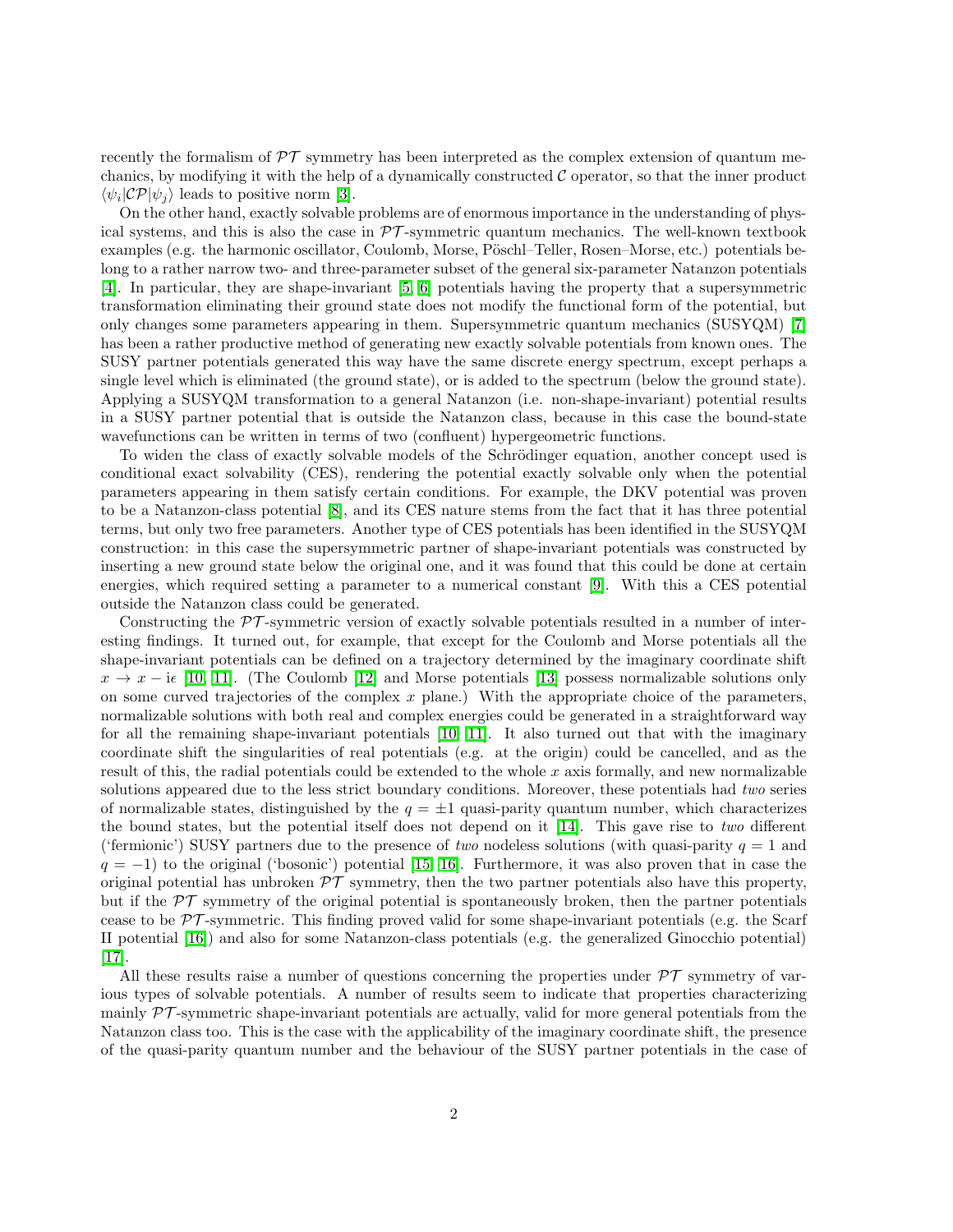intact and spontaneously broken  $\mathcal{PT}$  symmetry of the original potential. It is natural to ask whether these properties also characterize potentials even beyond the Natanzon class. A natural candidate for these studies is the SUSY partner of shape-invariant potentials generated by inserting a new ground state below the original one. The CES potential generated in this way is outside the Natanzon class, as we have discussed before [\[9\]](#page-7-8). However, all its main characteristics can be determined in terms of exact calculations, so we can hope to get answers to our questions formulated here.

# 2 A conditionally exactly solvable  $\mathcal{PT}$ -invariant potential

In this section, our aim is to construct CES potentials which are SUSY partners of the much studied  $PT$ -symmetric harmonic oscillator [\[18\]](#page-7-17)

<span id="page-2-0"></span>
$$
V(x) = (x - i\epsilon)^2 + \frac{\alpha^2 - \frac{1}{4}}{(x - i\epsilon)^2} \,. \tag{1}
$$

Shifting the co-ordinate from x to  $z = x - i\epsilon$ , removes the singularities on the real line, and extends the potential from the half line to the full line. The eigenvalues and eigenfunctions of [\(1\)](#page-2-0) are well known [\[18\]](#page-7-17)

$$
\psi_{nq} = N_{nq} e^{-z^2/2} z^{-q\alpha + 1/2} L_n^{(-q\alpha)} (z^2) , \qquad (2)
$$

$$
E_{nq} = 4n + 2 - 2q\alpha \t{3}
$$

where  $L_n^{(\sigma)}(z^2)$  are the associated Laguerre polynomials [\[19\]](#page-7-18) and  $q = \pm 1$  is the quasi-parity [\[14\]](#page-7-13).

We wish to find Hamiltonians which are isospectral to  $(1)$ , with the possible exception of the ground state. For this purpose we define two intertwining operators  $A_{(q)}$  and  $B_{(q)}$ 

$$
A_{(q)} = \frac{\mathrm{d}}{\mathrm{d}x} + W_q(x) \tag{4}
$$

and

$$
B_{(q)} = -\frac{d}{dx} + W_q(x) \t{,} \t(5)
$$

where  $W_q(x)$  (the so-called superpotential in conventional Hermitian quantum mechanics), is, in general, a complex-valued function. It is easy to observe that if  $\psi_q^+(x)$  is an eigenfunction of  $H_+^{(q)}$  with eigenvalue  $E_q$ , then  $\psi_q^-(x) = B\psi_q^+(x)$  is an eigenfunction of  $H^{(q)}_-$  with the same eigenvalue  $E_q$ , where the partner Hamiltonians  $H_{\pm}$  are given by

$$
H_{+}^{(q)} = A_{(q)}B_{(q)} - \beta_q = -\frac{\mathrm{d}^2}{\mathrm{d}x^2} + V_{+}^{(q)}(x) - \beta_q \tag{6}
$$

$$
H_{-}^{(q)} = B_{(q)}A_{(q)} - \beta_q = -\frac{\mathrm{d}^2}{\mathrm{d}x^2} + V_{-}^{(q)}(x) - \beta_q \tag{7}
$$

with

$$
V_{\pm}^{(q)}(x) = W_{(q)}^2(x) \pm W_{(q)}'(x) . \tag{8}
$$

It is worth mentioning here that  $\beta_q$  can be q-dependent. In fact, as we shall see later,  $\beta_q$  turns out to be the q-dependent factorization energy. The interesting point to note is that unlike in conventional Hermitian quantum mechanics,  $A_q$  and  $B_q$  are not mutually adjoint operators. They may be related by a linear, invertible, Hermitian operator  $\eta$  to form mutually pseudo-adjoint pair [\[20\]](#page-7-19). The role of the quasi-parity quantum number  $(q = \pm 1)$ , is quite important as it gives rise to a doublet set of isospectral partners for the original potential.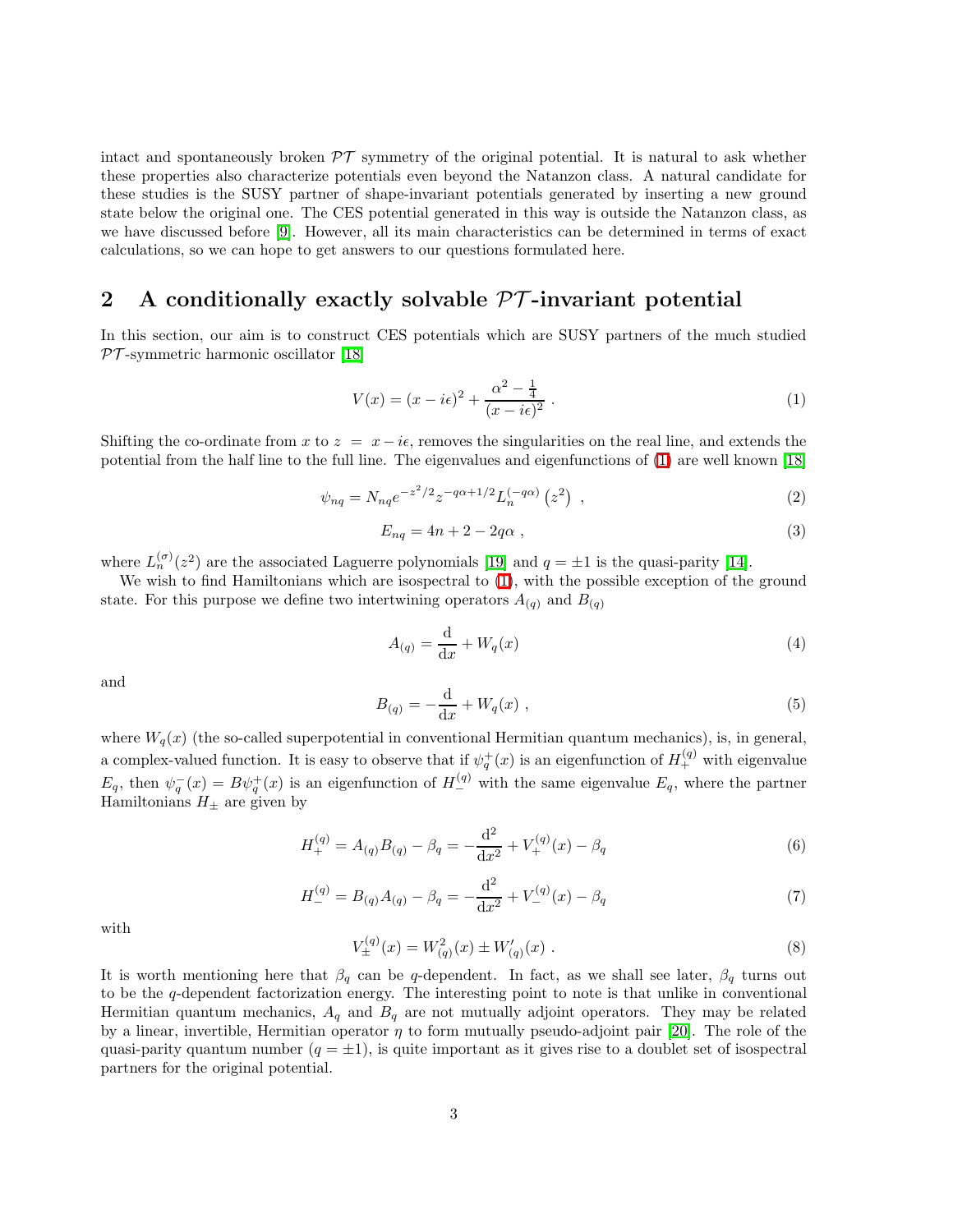To construct isospectral, non-shape-invariant partners of the  $\mathcal{PT}$ -symmetric oscillator, we assume the following ansatz for  $W_{(q)}(x)$ :

$$
W_{(q)}(x) = (x - i\epsilon) + \frac{\lambda}{(x - i\epsilon)} + \sum_{k=1}^{N} \frac{2g_k(x - i\epsilon)}{1 + g_k(x - i\epsilon)^2} , \qquad g_k \ge 0 ,
$$
 (9)

which reduces to the superpotential of the  $\mathcal{PT}$ -symmetric oscillator for

 $g_1 = g_2 = g_3 = \cdots = g_N = 0$ . Thus the supersymmetric techniques applied here are different from the standard ways when the ground state is eliminated. Rather this is a reverse procedure in a sense, in which  $V_+$  is a simple potential and we construct  $V_-\,$  which has one more state. Further, in this work we restrict ourselves to the case  $N = 1$ . The partner potentials then assume the form

$$
V_{+}^{(q)}(x) = (x - i\epsilon)^{2} + \frac{\lambda(\lambda - 1)}{(x - i\epsilon)^{2}} + \frac{4g\lambda + 2g - 4}{1 + g(x - i\epsilon)^{2}} + 2\lambda + 5,
$$
\n(10)

$$
V_{-}^{(q)}(x) = (x - i\epsilon)^2 + \frac{\lambda(\lambda + 1)}{(x - i\epsilon)^2} - \frac{4g\lambda - 2g - 4}{1 + g(x - i\epsilon)^2} + \frac{8g^2(x - i\epsilon)^2}{\{1 + g(x - i\epsilon)^2\}^2} + 2\lambda + 3. \tag{11}
$$

Since the functional form of  $V_+^{(q)}(x)$  should be of the same form as that of  $V(x)$  in [\(1\)](#page-2-0), simple algebra shows that

$$
\lambda = -q\alpha + \frac{1}{2} \ . \tag{12}
$$

This is an example of CES problem, as exact solvability occurs only when the potential parameter g assumes the specific value

$$
g = \frac{1}{-q\alpha + 1} \tag{13}
$$

reducing the partners to

<span id="page-3-0"></span>
$$
v_{+}(x) \equiv V_{+}^{(q)}(x) - \beta_{q}
$$
  
=  $(x - i\epsilon)^{2} + \frac{\alpha^{2} - \frac{1}{4}}{(x - i\epsilon)^{2}} + 6$ , (14)

<span id="page-3-1"></span>
$$
v_{-}^{(q)}(x) \equiv V_{-}^{(q)}(x) - \beta_{q}
$$
  
=  $(x - i\epsilon)^{2} + \frac{\alpha^{2} - 2q\alpha + \frac{3}{4}}{(x - i\epsilon)^{2}} - \frac{4}{1 - q\alpha + (x - i\epsilon)^{2}} + \frac{8(x - i\epsilon)^{2}}{[(-q\alpha + 1) + (x - i\epsilon)^{2}]^{2}} + 4.$  (15)

Note that after the substitution of g from [\(13\)](#page-3-0)  $v_{+}(x)$  is independent from q, while  $v_{-}^{(q)}(x)$  is not. Equation [\(15\)](#page-3-1) is an example of a CES potential, for the particular value of  $g$  given in [\(13\)](#page-3-0). Moreover, it has more terms than its partner  $v_{+}(x)$ , and hence cannot have the same functional form. Thus we obtain a non-shape-invariant isospectral partner of the  $\mathcal{PT}$ -symmetric oscillator. In the above  $\beta_q$  stands for

$$
\beta_q = -2q\alpha \tag{16}
$$

Thus to each  $v_{+}(x)$ , there exist two non-shape-invariant, isospectral partners  $v_{-}^{(q)}(x)$ , as shown above. The interesting feature observed here is that there are no singularities on the real line, and hence the CES potentials so constructed are defined on the full line  $(-\infty, +\infty)$ .

The possible zero-energy eigenfunctions of  $H_{\pm}^{(q)} + \beta_q$  are of the form

$$
\psi_{0q}^{(\pm)}(x) = N_{0q} \exp\left(\pm \int^x W_{(q)}(t)dt\right) , \qquad (17)
$$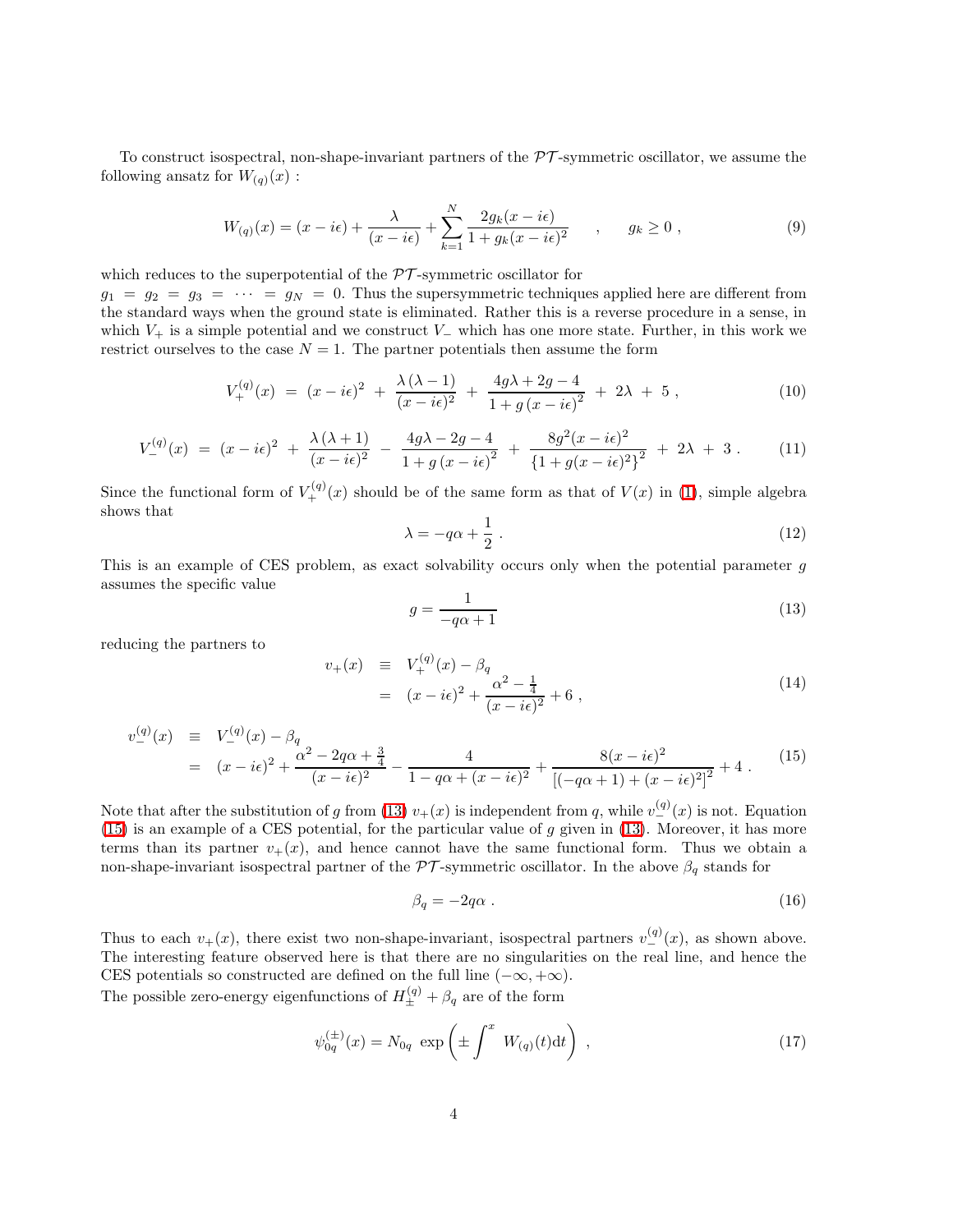where  $N_q$  is the normalization constant. Since  $\psi_{0q}^{(-)}(x)$  given by

$$
\psi_{0q}^{-}(x) = N_{0q} \frac{1}{1 + g(x - i\epsilon)^2} e^{-\frac{(x - i\epsilon)^2}{2}} (x - i\epsilon)^{-q\alpha + \frac{1}{2}}
$$
\n(18)

is normalizable, the situation may be compared to that of unbroken supersymmetry. So the eigenfunctions  $\psi_{nq}^{(\pm)}$  and eigenvalues  $E_{nq}$  of the partner Hamiltonians  $H_{\pm}^{(q)}$  are related by  $(n = 0, 1, 2, ...)$ 

$$
E_{0q}^{-} = 0, \qquad E_{(n+1)q}^{-} = E_{nq}^{+} > 0 , \qquad (19)
$$

$$
\psi_{nq}^{+} = (E_{(n+1)q}^{-})^{-1/2} A_{(q)} \psi_{(n+1)q}^{(-)}, \qquad (20)
$$

$$
\psi_{(n+1)q}^- = (E_{nq}^+)^{-1/2} B_{(q)} \psi_{nq}^{(+)} \tag{21}
$$

<span id="page-4-0"></span>Since the eigenfunctions and eigenvalues for the Hamiltonian  $H_{(q)}^{+}$  are well known, the wave functions of the partner Hamiltonian  $H_{(q)}^-$  are calculated to be

$$
\psi_{(n+1)q}^{-} = N_{nq} (E_{(n+1)q}^{+})^{-1/2} \exp\left(-\frac{z^{2}}{2}\right) z^{-q\alpha + \frac{1}{2}} \times \left[ \left(2z + \frac{2gz}{1+gz^{2}} - \frac{2(n+1)}{z}\right) L_{n+1}^{(-q\alpha)} \left(z^{2}\right) - \frac{2(n-q\alpha+1)}{z} L_{n}^{(-q\alpha)} \left(z^{2}\right) \right].
$$
\n(22)

From the structure of [\(15\)](#page-3-1) and [\(22\)](#page-4-0) it is evident that  $v_{-}^{(q)}(x)$  belongs to a class of potentials which is beyond the shape-invariant as well as the Natanzon class potentials. However, in analogy with the shapeinvariant and Natanzon potentials, the states are characterized by the quasi-parity  $q$ , giving rise to two SUSY isospectral partners for the original potential.

Now let us analyse the conditions for having real and complex energy eigenvalues. As we shall see the role played by the potential parameter  $\alpha$  is very crucial in this regard.

# 3 PT symmetry of the SUSY partner

(i)  $\alpha$  is real : The PT symmetry of the original potential  $v_+(x)$  is unbroken.

The parameter g turns out to be real in this case, and the two partner potentials  $v_+^{(q)}(x)$  (with  $q = \pm 1$ ) are also  $\mathcal{PT}$ -invariant, as can be seen from the behaviour of their real and imaginary components, which are even and odd functions of x, respectively. Figure 1 shows the imaginary parts of the original potential together with its two partners (corresponding to  $q = \pm 1$ ) for  $\alpha = 0.3$  and  $\epsilon = 0.5$  while figure 2 shows the real parts of the same potentials for identical parameter values.

(ii)  $\alpha$  is pure imaginary :  $\mathcal{PT}$  symmetry spontaneously broken in the original potential  $v_+(x)$ .

Let  $\alpha = ia$ , where a is real. This choice of  $\alpha$  renders g to be complex. The PT-invariant  $v_{+}(x)$  sector has an attractive, but non-singular core

$$
v_{+}(x) = (x - i\epsilon)^{2} - \frac{a^{2} + \frac{1}{4}}{(x - i\epsilon)^{2}} + 6
$$
\n(23)

with complex conjugate pairs of energies

$$
E_{nq}^{+} = 4n + 8 - i2qa . \qquad (24)
$$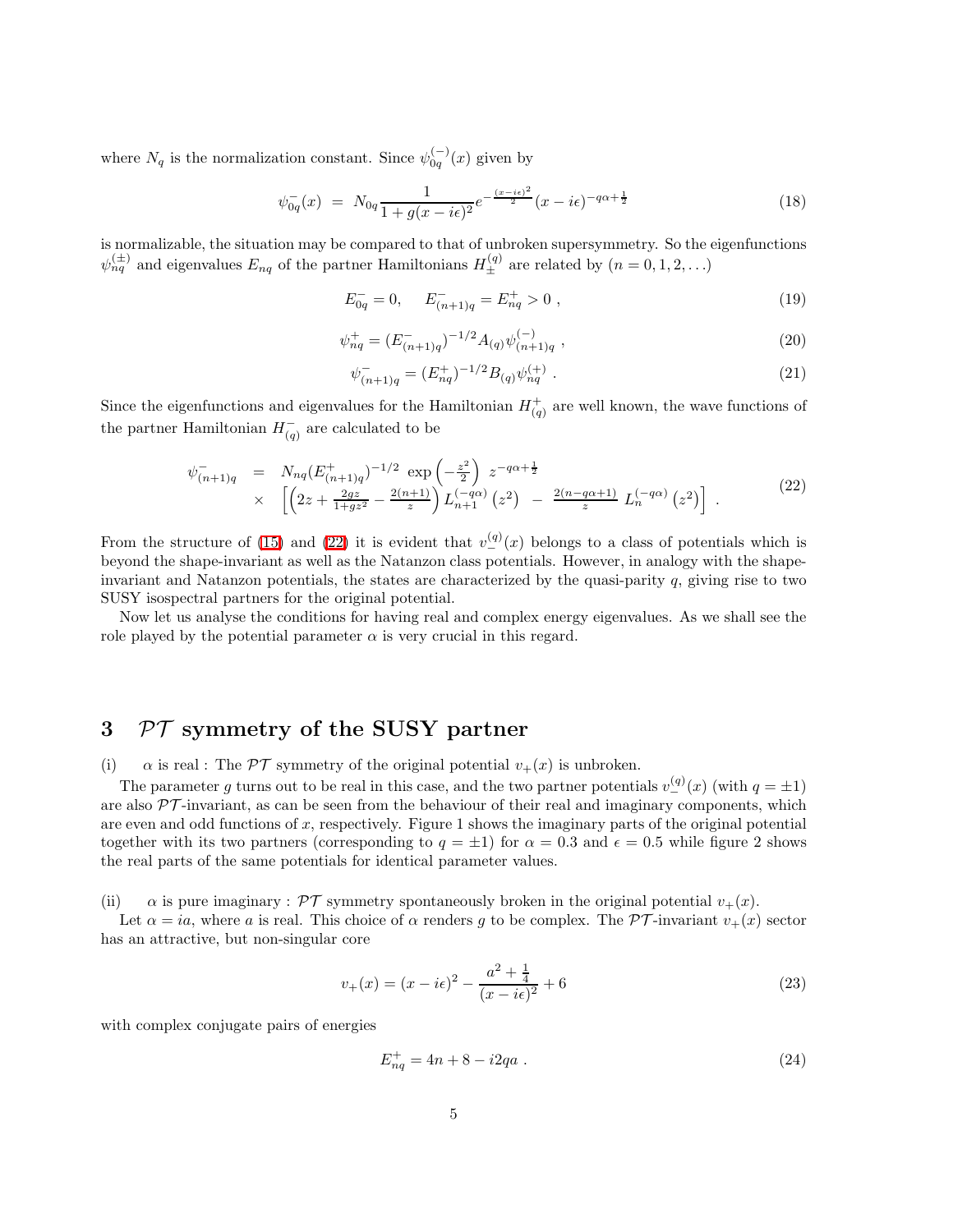Though there still exist two values of g and consequently of  $v_{-}^{(q)}(x)$ , the partners given by

$$
v_{-}^{(q)}(x) = (x - i\epsilon)^{2} + \frac{-a^{2} - 2iq^{2} + \frac{3}{4}}{(x - i\epsilon)^{2}} - \frac{4}{1 - iq^{2} + (x - i\epsilon)^{2}} + \frac{8(x - i\epsilon)^{2}}{[1 - iq^{2} + (x - i\epsilon)^{2}]^{2}} + 4
$$
(25)

are no longer  $\mathcal{PT}$ -invariant. Figure 3 shows the imaginary parts of the original potential together with its two partners (corresponding to  $q = \pm 1$ ) for  $\alpha = 0.3i$  and  $\epsilon = 0.5$  while figure 4 shows the real parts of the same potentials for identical parameter values.

As illustrative examples we calculate the ground state and the first excited state wave functions for this case:

$$
\psi_{0q}^- = C_{0q} (1 - iqa) \ e^{-\frac{z^2}{2}} \ \frac{z^{-iqa + \frac{1}{2}}}{1 - iqa + z^2} \ , \tag{26}
$$

$$
\psi_{1q}^- = C_{1q} e^{-\frac{z^2}{2}} z^{-iqa + \frac{1}{2}} \left[ \left( 2z + \frac{2gz}{1 + gz^2} - \frac{2}{z} \right) \left( 1 - iqa - z^2 \right) - \frac{2(1 - iqa)}{z} \right] . \tag{27}
$$

where  $C_{0q}$  and  $C_{1q}$  are some normalization factors. It is clearly seen that the eigenfunctions are no longer  $\mathcal{PT}$ -invariant, rather the  $\mathcal{PT}$  operation transforms  $\psi_{nq_+}$  and  $\psi_{nq_-}^ (q_\pm = \pm 1)$  into each other. It is worthwhile to note that this relation also holds between  $v_{-}^{(q)}$  and  $v_{-}^{(-q)}$  in the case of imaginary  $\alpha$ .

### 4 Summary and conclusions

We analysed a conditionally exactly solvable potential, the supersymmetric partner of the  $\mathcal{PT}$ -symmetric harmonic oscillator, which is outside the Natanzon potential class by construction. Our motivation was to investigate whether some typical features originally found for the  $\mathcal{PT}$ -symmetric version of most shape-invariant potentials and later proved also for some non-shape-invariant Natanzon-class potentials (the generalized Ginocchio potential) generated by an imaginary coordinate shift  $x - i\epsilon$  remain valid for this kind of potential too. These features included the presence of the quasi-parity quantum number  $q = \pm 1$ , the "sudden" realization of the spontaneous breakdown of PT symmetry (i.e. the simultaneous disappearance of real energy eigenvalues and their re-emergence as complex conjugated pairs at a certain value of a parameter) and the finding that the spontaneous breakdown of the original potential implies the manifest breakdown of the  $\mathcal{PT}$  symmetry of its two supersymmetric partner. Our study confirmed that all these features are valid in this case too, so they characterize a much wider potential class than originally thought. It seems that these features appear for all the  $\mathcal{PT}$ -symmetric potentials that are generated by an imaginary coordinate shift. Certainly they are absent in shape-invariant [\[12,](#page-7-11) [13\]](#page-7-12) and non-shape-invariant Natanzon-class [\[21\]](#page-7-20) potentials defined on curved trajectories of the complex x plane. Further work is needed for the detailed analysis of these differences.

## Acknowledgment

One of the authors (A.S.) acknowledges financial assistance from CSIR, India. This work was supported by the OTKA grant No. T031945 (Hungary) and by the MTA–INSA (Hungarian–Indian) cooperation.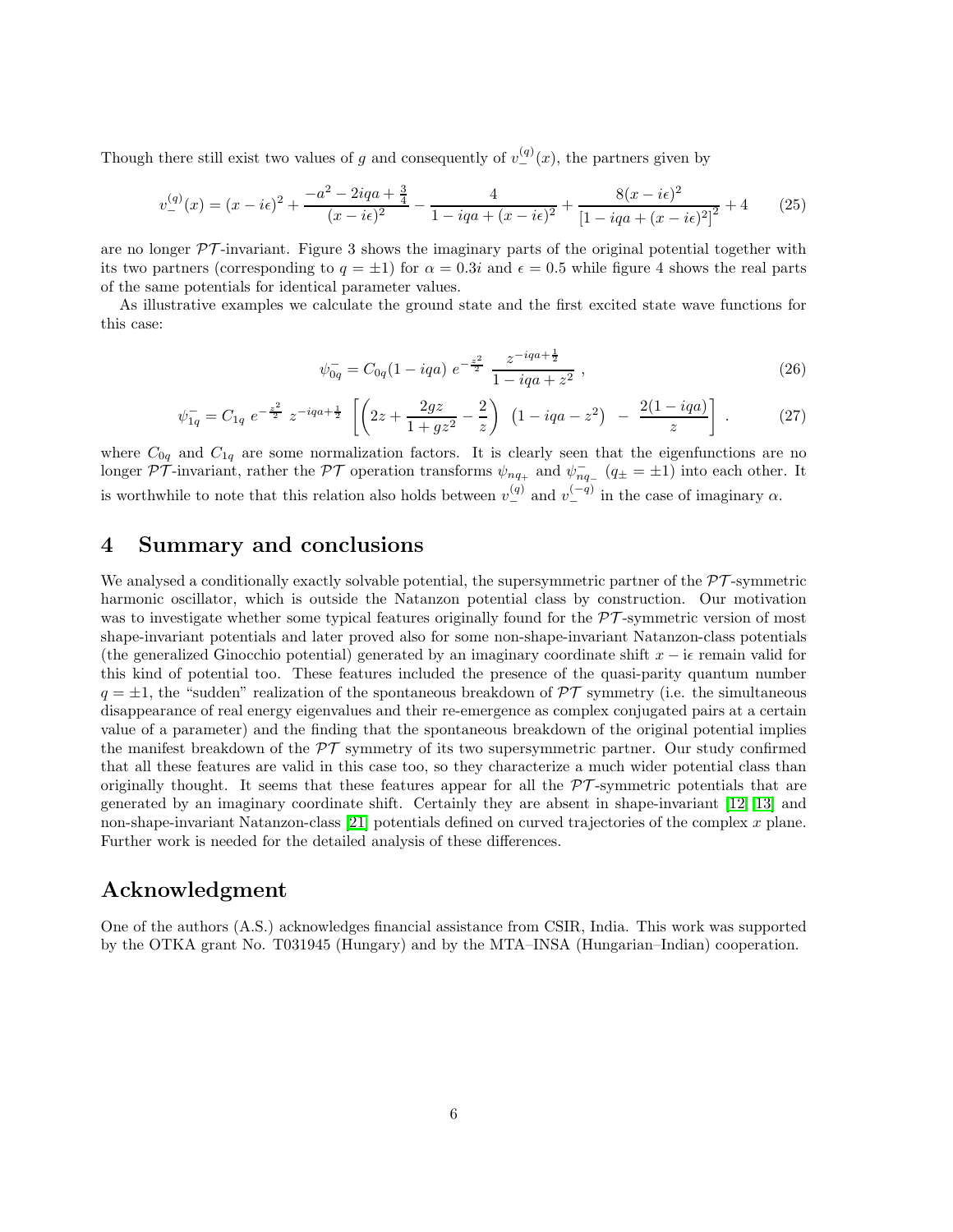### Figure Captions

Fig 1. Imaginary parts of the original potential (solid line), the partners (dashed line for  $q = 1$ , dotted line for  $q = -1$ ) for unbroken  $\mathcal{PT}$  symmetry for  $\alpha = 0.3, \epsilon = 0.5$ .

Fig 2. Real parts of the original potential (solid line), the partners (dashed line for  $q = 1$ , dotted line for  $q = -1$ ) for unbroken  $\mathcal{PT}$  symmetry for  $\alpha = 0.3, \epsilon = 0.5$ .

Fig 3. Imaginary parts of the original potential (solid line), the partners (dashed line for  $q = 1$ , dotted line for  $q = -1$ ) for spontaneously broken  $\mathcal{PT}$  symmetry for  $\alpha = 0.3i, \epsilon = 0.5$ .

Fig 4. Real parts of the original potential (solid line), the partners (dashed line for  $q = 1$ , dotted line for  $q = -1$ ) for unbroken  $\mathcal{PT}$  symmetry for  $\alpha = 0.3i, \epsilon = 0.5$ .